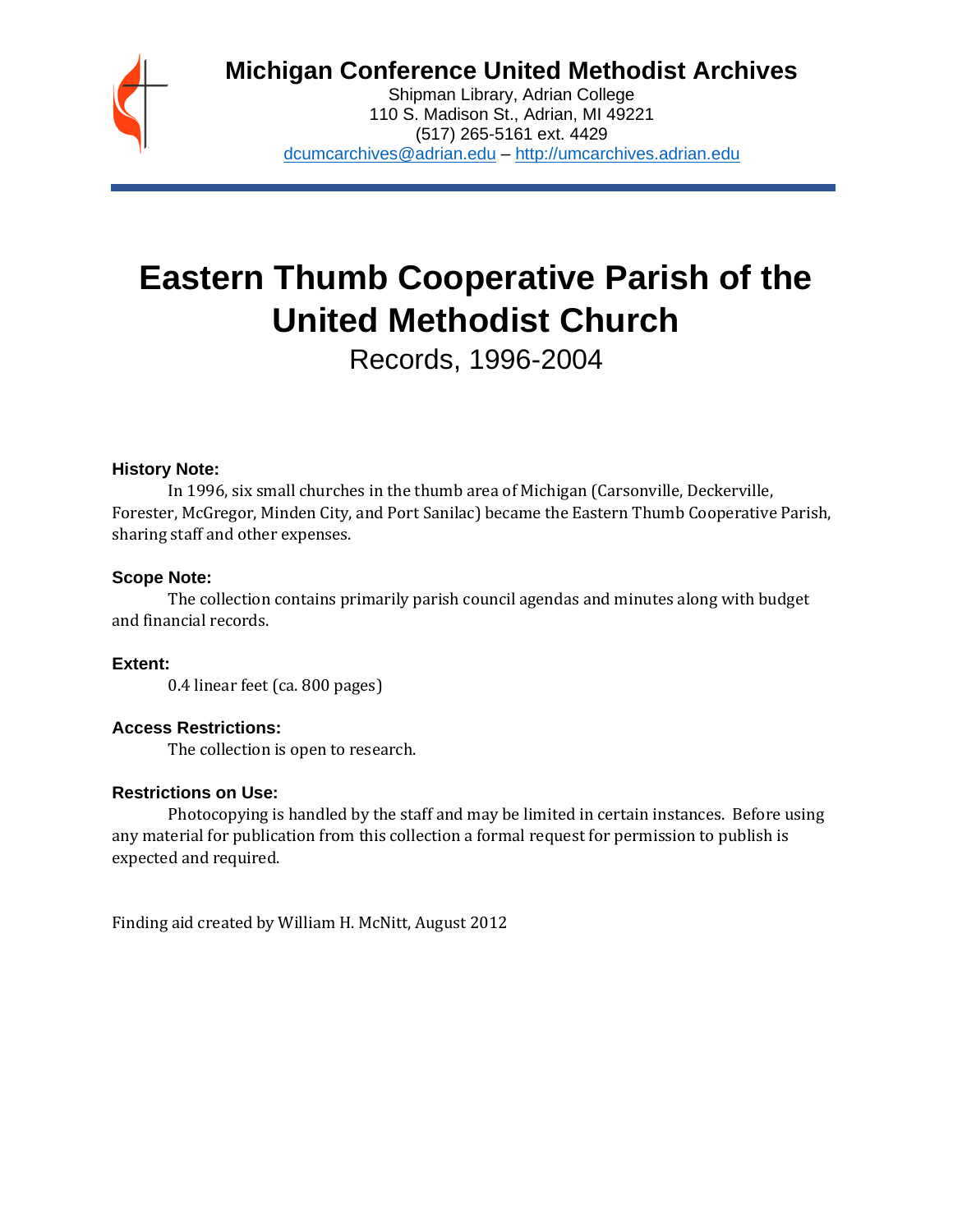### **Appointments List**

- 1996-1998: Malcolm L. Greene
- 1996-1999: James M. Thompson
- 1996-2000: Ellen F. Burns
- 1998-2004: Jerry D. Griggs
- 1999-2004: Catherine W.J. Hiner
- 2003-2004: John H. Rapson